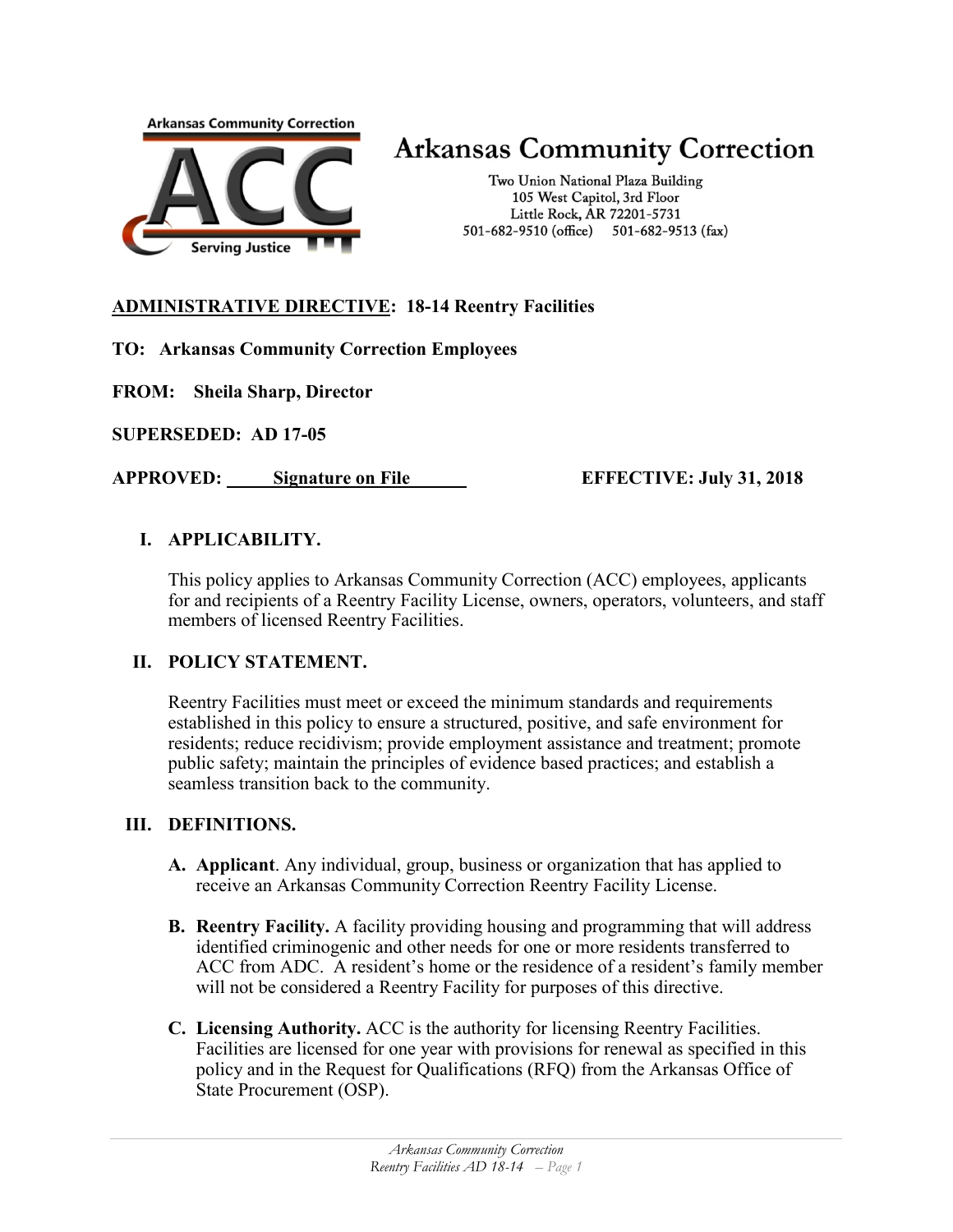- **D. Reentry Officer.** The liaison between a licensed Reentry Facility and ACC.
- **E. Assistant Area Manager of Reentry.** The individual assigned to supervise the functions of the Reentry Officer and program requirements of residents.
- **F. Housing Manager.** The individual assigned to monitor Reentry Facilities, to serve as the liaison between the facility and ACC for compliance issues, and to supervise the billing process.
- **G. Housing Coordinator.** The individual assigned to inspect facilities.
- **H. Reentry Screening Coordinator.** The individual responsible for the screening inmates for placement in a Reentry Facility.
- **I. Licensure Requirements.** The information referred to in this Administrative Directive given to applicants of a facility license listing the minimum items and areas that will be inspected during the application process.

# **IV. PROCEDURES.**

- **A. Application:** Applicants may contact the Housing Manager for a Reentry Facility license packet. The application packet will also be posted on the ACC website. Applications, documents, and fees submitted for licensure consideration will not be returned. The completed application packet will be sent to the Housing Coordinator at the Central Office of ACC. The non-refundable fee for the initial Reentry Facility license is \$250. The non-refundable fee for the annual renewal of the Reentry Facility license is \$100. ACC reserves the right to waive licensing fees.
	- 1. For initial licensure or a proposed new location, the applicant must comply with all applicable laws including AR Code section [12-25-101 \(2012\):](http://law.justia.com/citations.html)
		- (a) (1) "No state agency, board, commission, or governing body of any municipality or county shall approve the location or construction of any community-based residential facility housing juveniles or adults adjudicated or convicted of any sexual or violent offense or any other offense that would constitute a Class C felony or higher, even if the facility otherwise conforms to applicable zoning ordinances, until a public hearing is conducted in the municipality or county of the proposed location of the facility at least thirty (30) days prior to the contracting for the acquisition of any property on which to locate the proposed facility or any existing structure in which to locate the proposed facility by the owner, operator, or care provider of the proposed facility."
			- (2) "No community-based residential facility housing juveniles or adults adjudicated or convicted of any sexual or violent offense or any other criminal offense that would constitute a Class C felony or higher shall be located or constructed within any municipality or county of this state until a public hearing is conducted in the municipality or county of the proposed location of the facility at least thirty (30) days prior to the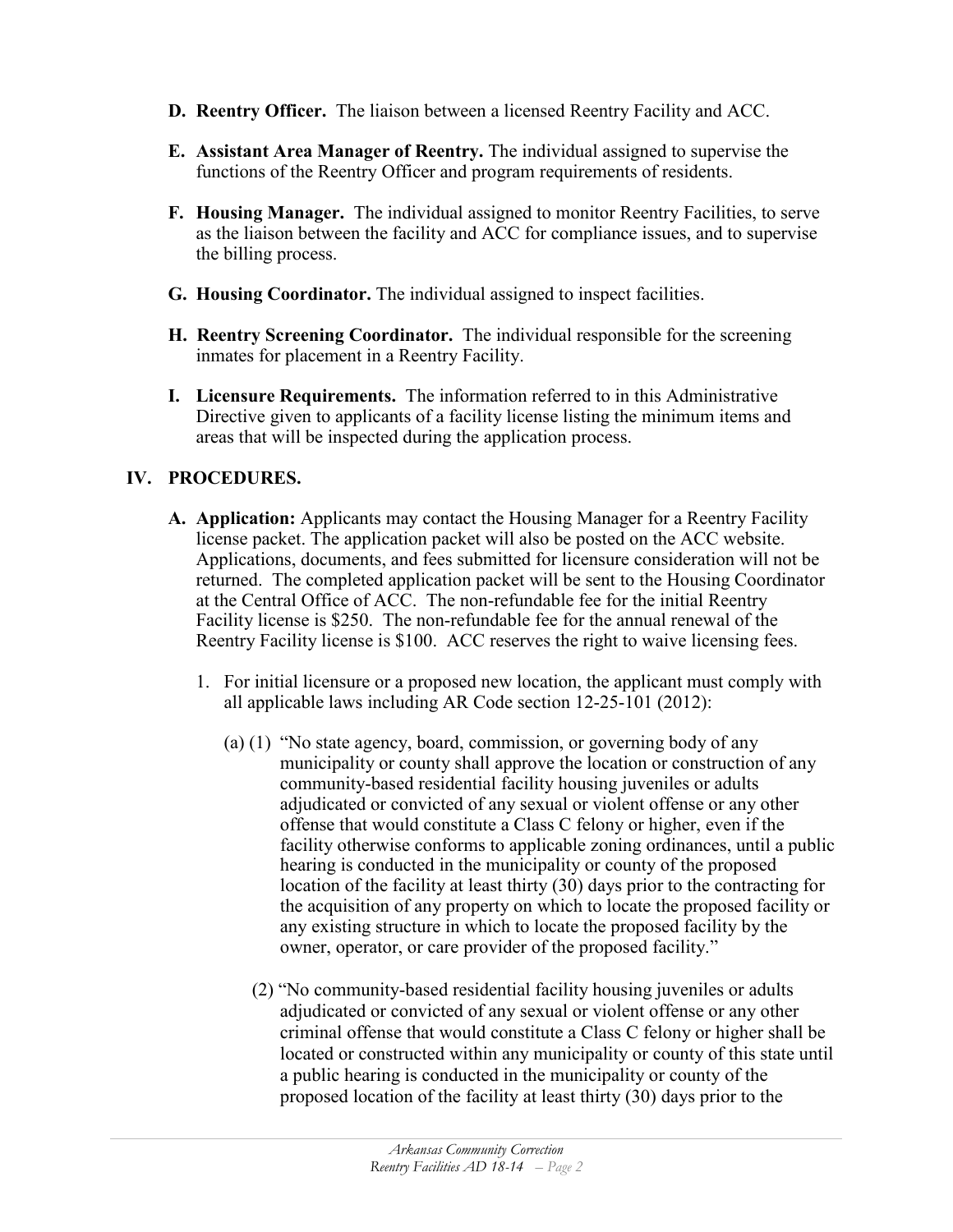contracting for the acquisition of any property on which to locate the proposed facility or any existing structure in which to locate the proposed facility by the owner, operator, or care provider of the proposed facility."

- (b) "All residents within one thousand feet (1000') of the proposed location of the facility shall be notified by mail at least ten (10) days prior to the day of the hearing."
- 2. The ACC Housing Coordinator will review the application packet for completion and conduct the background checks on individuals submitted as staff (paid and volunteer) by the owner/operator. If all submitted paperwork is approved, the Housing Coordinator will arrange for the physical inspection of the property and buildings.
- 3. Individuals currently on supervision with ACC cannot be employed in positions of authority over another offender on supervision
- 4. To ensure compliance with Arkansas law, applicants must provide the following items to ACC:
	- a. Copy of the notification letter prior to being mailed to residents informing them of the date and time ofthe meeting and the proposed purpose of the facility. The letter must include a return address and must be approved prior to mailing.
	- b. List of all residents who were mailed the notificationletter.
	- c Notify ACC Housing Manager of date, time, and location of the meeting. ACC staff must be present at the public meeting
- **B. Licensure:** The Reentry Facility Review Team for the licensure and annual inspections of facilities will be determined by the Housing Manager.

A Stage 1 Reentry Facility License will be granted for the applicant to be placed on the Office of State Procurement qualified vendor list. Qualifications to be granted a Stage 1 Reentry Facility License include:

- Proof of the physical location for the Reentry Facility.
- Proof of a person, group, or organization is capable of operating a Reentry Facility.
- Proof of a financial plan capable of sustaining an ongoing Reentry Facility operation.
- If the applicant is a current or former vendor for the State of Arkansas, proof of having been a viable operation with no corrective action taken.

If placed on the qualified vendor list with a Stage 1 Reentry Facility License, the vendor will have six (6) months from the date of that initial license to meet the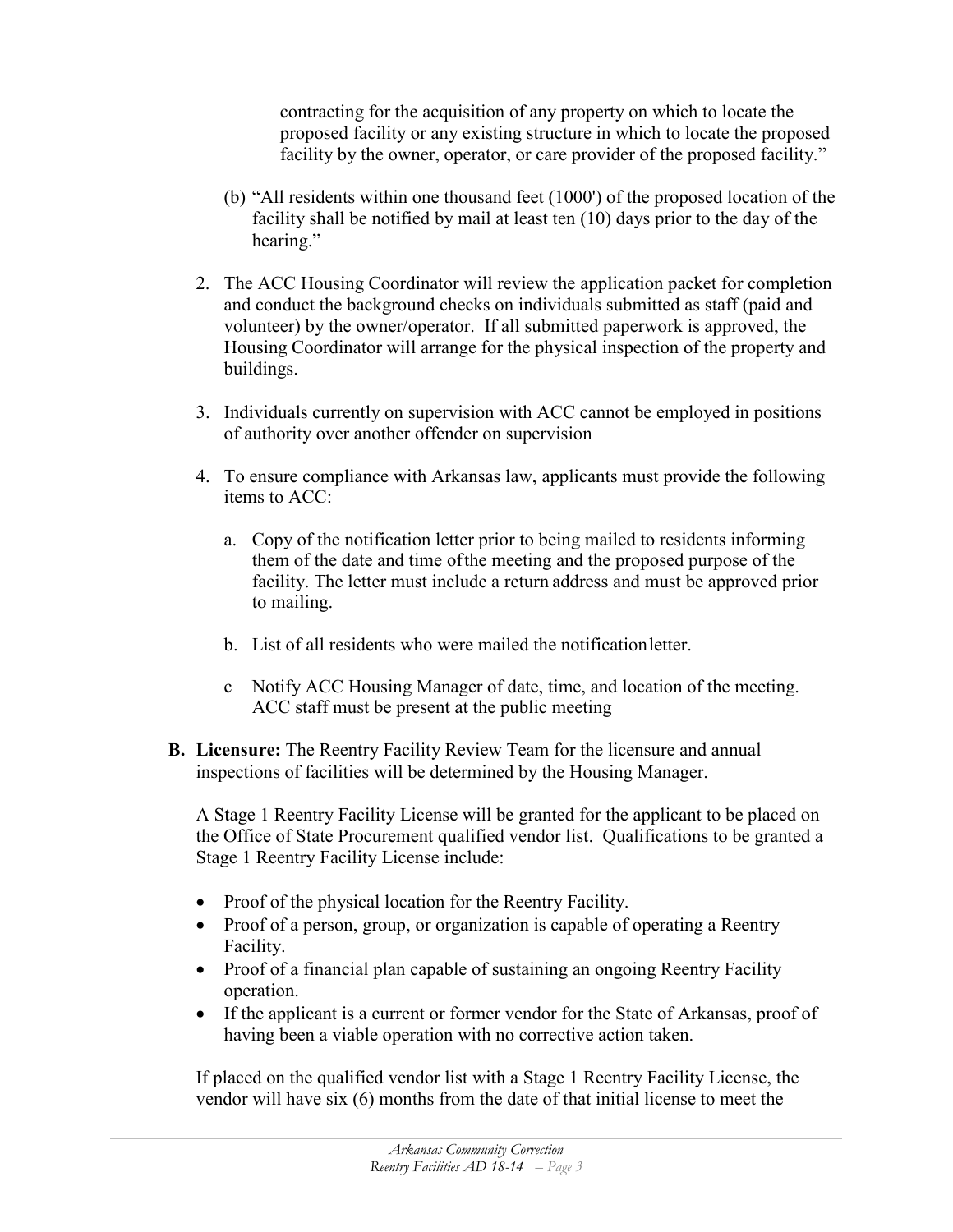requirements to obtain a Stage 2 Reentry Facility License. The Stage 2 license is the actual and final Reentry Facility License. No facility may admit residents without a Stage 2 Reentry Facility License. The requirements to obtain a Stage 2 license are included on the Minimum Requirements check list. The proposed facility must pass an ACC inspection prior to the license being granted.

Once a Stage 2 Reentry License has been obtained, the vendor must provide the Office of State Procurement with a copy of the license issued by Arkansas Community Correction.

Licenses will be issued only for the premises and persons specified in the application and are not transferable. Separate licenses are required for Reentry Facilities maintained on separate premises, even though they are operated under the same management.

The Housing Manager, for due cause, may recommend to the Assistant Director of Reentry that a facility license be suspended or revoked. The Assistant Director may assign ACC staff or any other local, state, or federal agency to assist in a facility investigation. In the event of a recommendation for denial of an application or the suspension or revocation of license, the applicant may appeal the denial to the Chief Deputy Director or Director of the agency within 30 days of the written recommendation for denial/suspension/revocation. Applicants may appeal that decision in writing within 30 days of the decision to the Board of Corrections whose decision is final.

When a license is renewed, it will be from the previous license expiration date, not any possible extended inspection date. A facility that wishes to renew its license must have all required paperwork and fees submitted to the Housing Manager no later than 30 days prior to the license's expiration.

All areas of the licensed facility and all records related to the care and protection of residents, including resident and employee records, must be open for inspection and search by ACC for the purpose of enforcing policy and regulations at any time, regardless of prior notification.

- **C. Past Performance:** In accordance with provisions of State Procurement Law, specifically OSP Rule R5:19-11-230(b)(1), a vendors past performance with the state may be used to determine if the vendor is "responsible." Proposals submitted by vendors determined to be non-responsible will be disqualified.
- **D. Request for Qualifications:** In addition to obtaining a Reentry Facility license, the Reentry Facility is responsible for completing all requirements to be placed on the Qualified Vendor List by properly responding to the Arkansas Community Correction RFQ for a Reentry Facility.
- **E. Billing:** When a facility has met the conditions of licensure and has been approved by the OSP to be placed on the Qualified Vendor list, ACC will reimburse the facility monthly for resident housing at the approved reimbursement rate for up to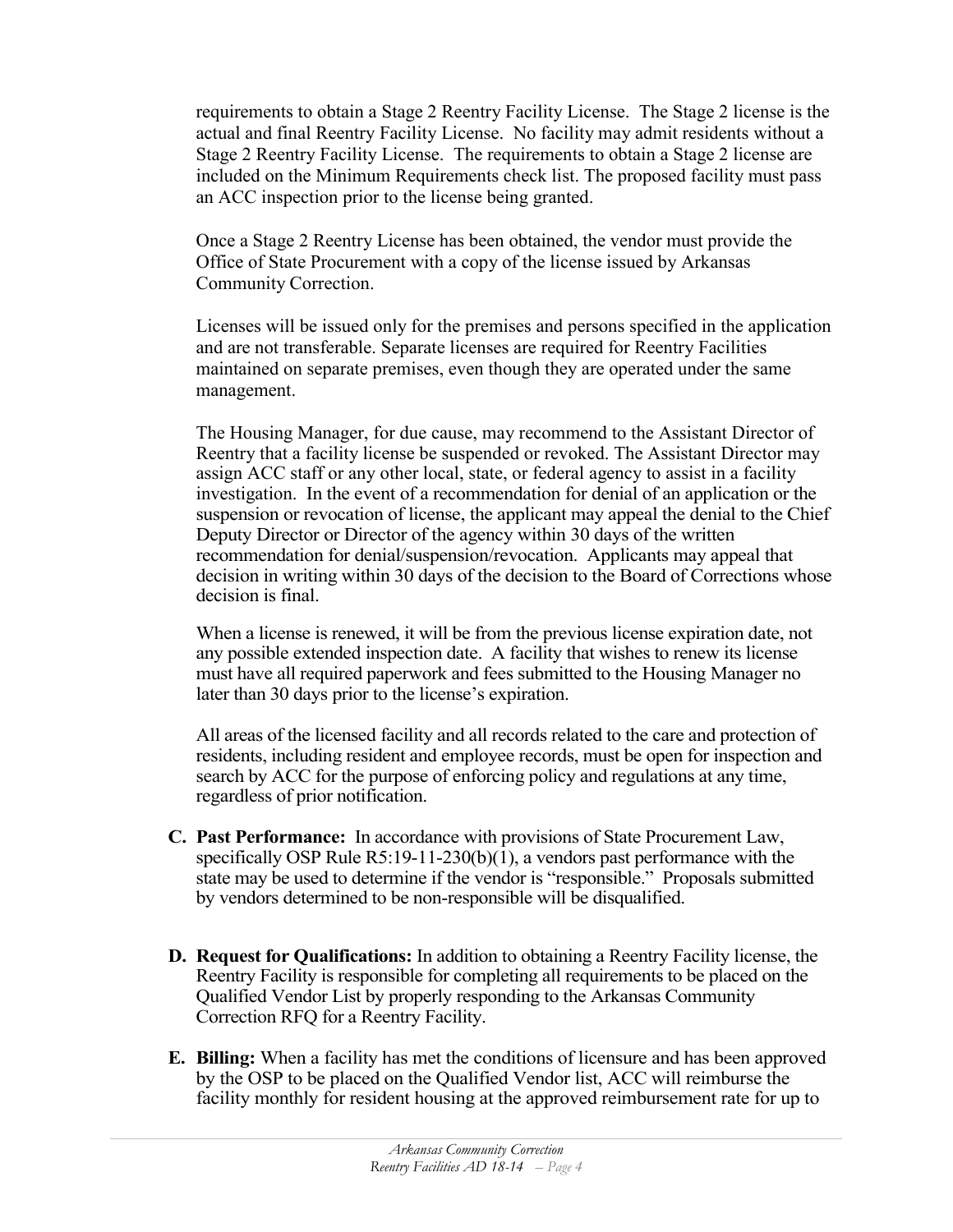the length of time stated in the RFQ. The billing process will follow the instructions stated on the RFQ and may include the use of electronic monitoring for housing verification. During a period of license suspension, resident placement may be suspended or reduced pending satisfactory implementation of an approved corrective action plan. The payment schedule for ACC and for residents is as follows:

- Phase I (Day 1-45) \$30.62/day, paid from ACC to Reentry Facility.
- Phase II and III (Day 46-150): \$26.12/day paid from ACC to Reentry Facility and up to \$14.00/day paid from the resident to the Reentry Facility.
- Phase IV (151-180): \$60.00 (one time reimbursement) from ACC to Reentry Facility responsible for the resident during Phase IV.
	- If a resident returns to an area without a Reentry Facility, no reimbursement will be made during Phase IV.
	- Residents who remain at a Reentry Facility between 151-179 days, will continue to pay up to \$14.00 a day per diem.
	- Residents who remain at a Reentry Facility after 180 days may be required to pay an increased per diem, up to \$30.00.
	- Residents awaiting ICOTS transfer are exempt from this provision. Shall continue to pay up to \$14.00 per day.
- **F. Operation of a Reentry Facility:** Reentry Facility must provide supervision, housing, and evidence based programs (EBP) and services that address criminogenic risk factors in an effort to reduce recidivism among the target population. At a minimum, the programs must be in compliance with ACC Reentry Minimum Requirements (Attachment A) included at the time the contract agreement begins. The programs **must** include:
	- Employment skills
	- Job placement
	- Reentry planning
	- Criminal thinking and lifestyle
	- Family reunification
	- Pro-social support systems
	- Education (GED or higher education)
	- Substance abuse treatment
	- Housing planning and placement

## **V. MINIMUM QUALIFICATIONS**

Reentry Facility **must** be licensed as an ACC Reentry Facility, prior to receiving residents.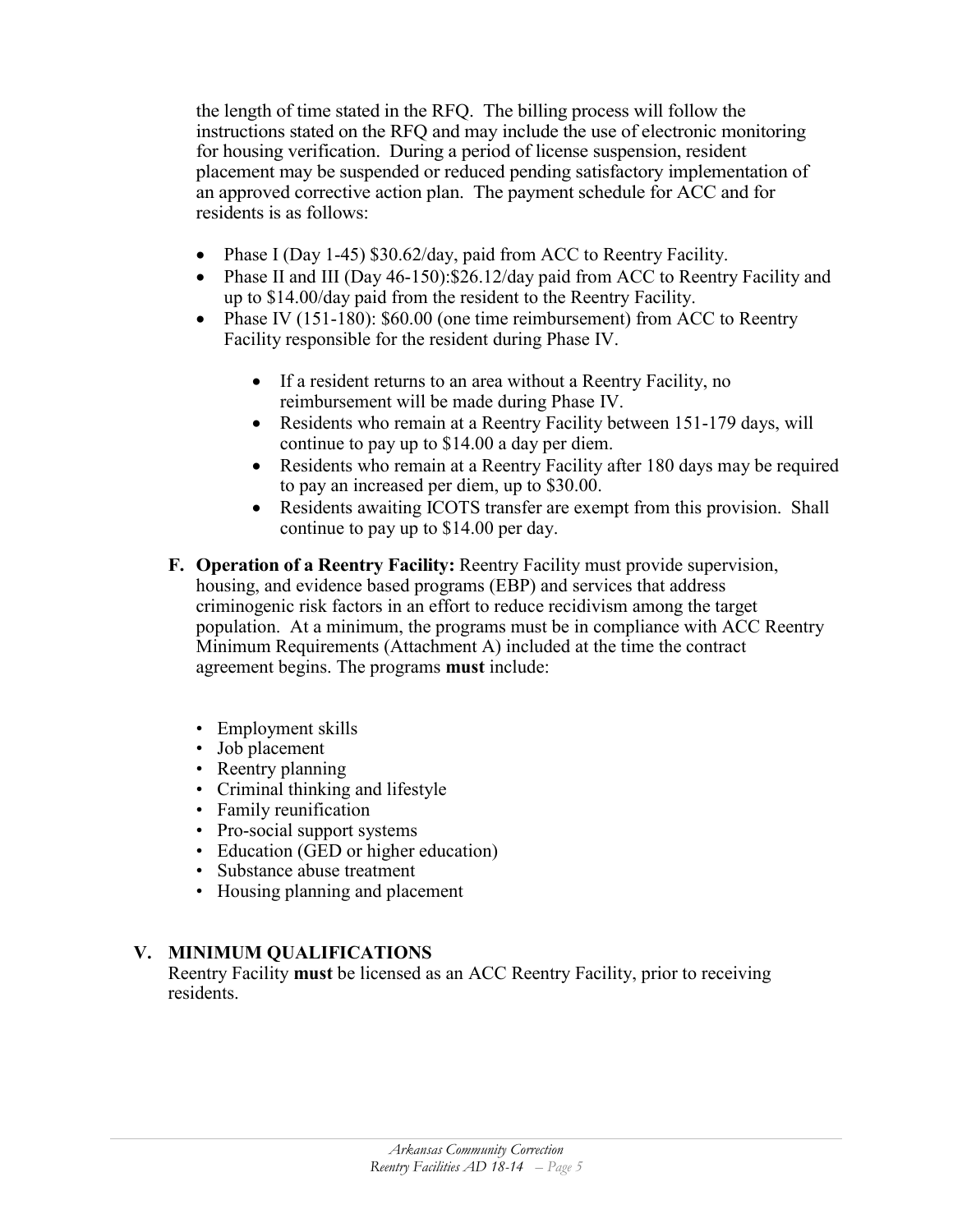## **VI. REENTRY FACILITY REQUIREMENTS.**

- **A.** Reentry Facility must utilize evidence-based programs or services directed at addressing the criminogenic risk factors and stabilizing needs of the resident, which, if left unaddressed, could lead to community supervision violations and/or criminal reoffending
- **B**. Reentry Facilities are subject to the residential conditions of the Prison Rape Elimination Act and must make measurable efforts to obtain compliance with PREA.
- **C**. The Reentry Facility will provide all residents with toothpaste, toothbrush, laundry detergent, soap, razors, and feminine hygiene products (if applicable).
- **D.** Reentry Facility must provide all personnel, management, security, equipment supplies, and services necessary for performance of all aspects of the contract.
- **E.** Reentry Facility must comply with all applicable federal, state, and local land use, building, and zoning codes and applicable ACC policies and procedures, including the ACC Administrative Directive titled Personal Cleanliness & Grooming of Residents.
- **F.** Reentry Facility must accept all resident placements from ACC if allowable by city, county, and state laws
- **G.** Reentry Facility must meet or exceed the minimum standards and requirements established in this policy.
- **H.** Reentry Facility must maintain a resident account for management of all resident funds. This account must be established with a financial institution recognized by the Federal Deposit Insurance Corporation (FDIC). The account system must be kept secure, and a resident cannot have direct access to his/her funds. Residents are allowed to spend up to \$30 per week. Residents must not have individual bank accounts. Their paychecks must include both the Reentry Facility's name and the resident's name.

If the resident is returned to ADC prior to program completion, the balance in the resident's account must be transferred to a money order with the resident's name and ADC number on it and mailed to the following address within 30 days. Funds owed to the Reentry Facility may be deducted prior to returning the remaining funds.

ARKANSAS DEPARTMENT OF CORRECTION TRUST FUND CENTRALIZED BANKING P.O. BOX 8908 PINE BLUFF, AR 71611

**I.** Reentry Facility staff must conduct drug test at least twice weekly of all residents. Reentry Facility staff must notify the ACC Reentry Officer of any resident's positive drug/alcohol test results immediately by phone. Reentry Facilities must utilize at least an 8-panel drug test to include K2 and alcohol.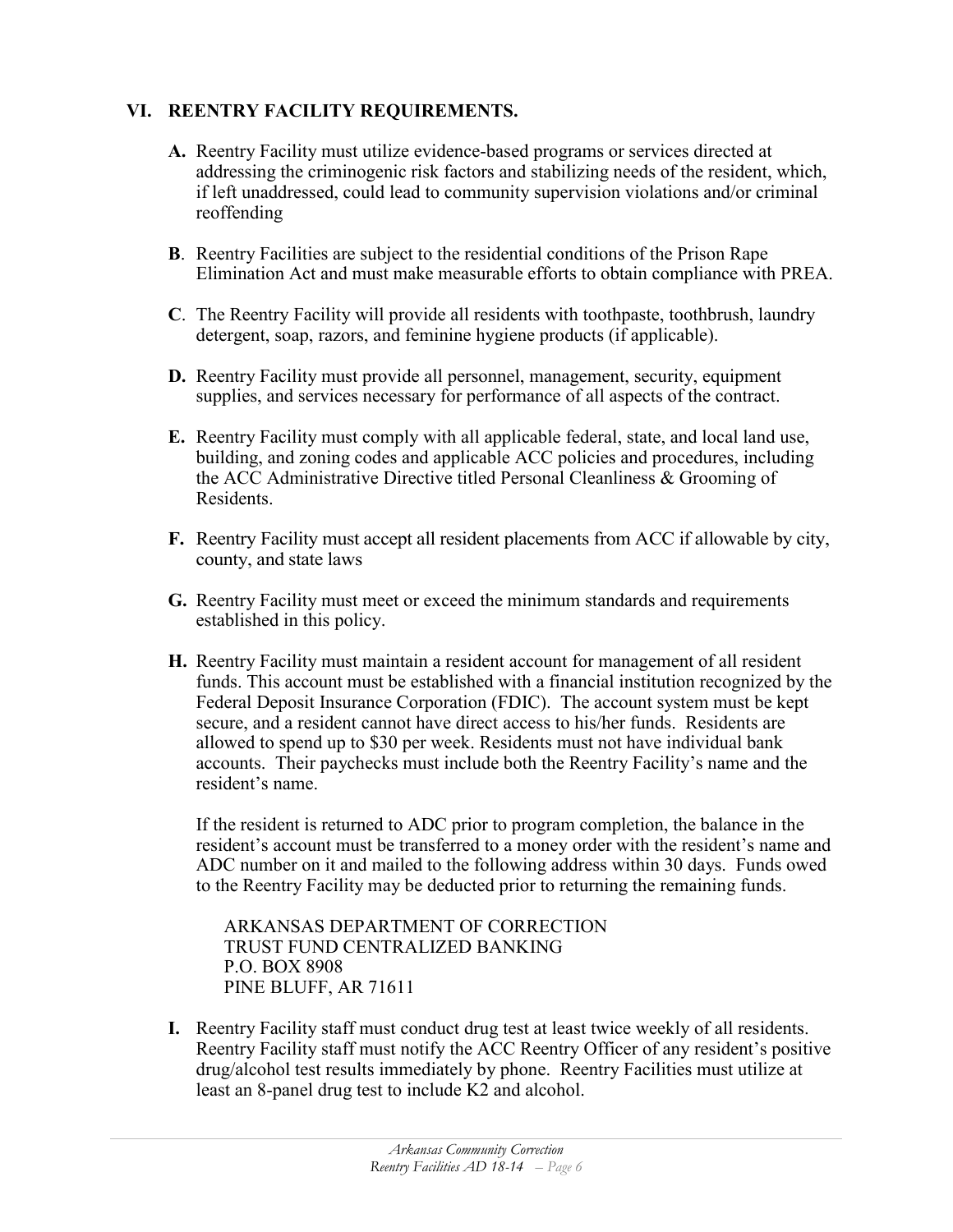- **J.** Reentry Facility staff must respond to, comply with, provide transportation to, and notify the ACC Reentry Officer of subpoenas, court orders, and search and/or arrest warrants.
- **K.** Reentry Facility staff must notify the ACC Reentry Officer immediately of any resident's violent or threatening behavior, endangerment of others, or awareness of a resident's attempted or actual escape from the facility. Reference the ACC Administrative Directive titled "Escapes."
- **L.** The Reentry Facility must possess an established chain-of-command. The chain-ofcommand must be shown on an organization chart that includes a description of each position and outlines the management structure, responsibility, and contact information of each paid staff member. The organization chart must be provided to ACC upon licensure.
- **M.** The Reentry Facility must have trained staff on duty on the premises to provide coverage 24 hours a day, seven (7) days a week. Trained staff refers to staff that have completed a training block developed by ACC within 10 days of hire or assignment. The facility must maintain a resident to staff ratio of at least 25:1. This coverage is to ensure the safety of all staff and residents and the secure supervision of all residents.
- **N.** Reentry Facility staff must complete and document daily scheduled and unscheduled counts. Residents not present during count must be accounted for through sign-out logs and/or approved employment schedules. Counts must be conducted at least twice per shift and at every shift change.
- **O.** The Reentry Facility must ensure residents do not supervise, manage, or have authority over other residents. This does not restrict the hiring of staff with criminal convictions; however, staff that are on supervision may not supervise, manage, or have authority over residents.
- **P.** Reentry Facility must pass an annual Health Department inspection if meals are prepared for all residents in a central kitchen and an annual inspection by the fire department. Documentation of all inspections must be provided to ACC upon receipt.
- **Q.** For any resulting contracts, all facilities must comply with local state fire regulations and applicable planning and zoning ordinances.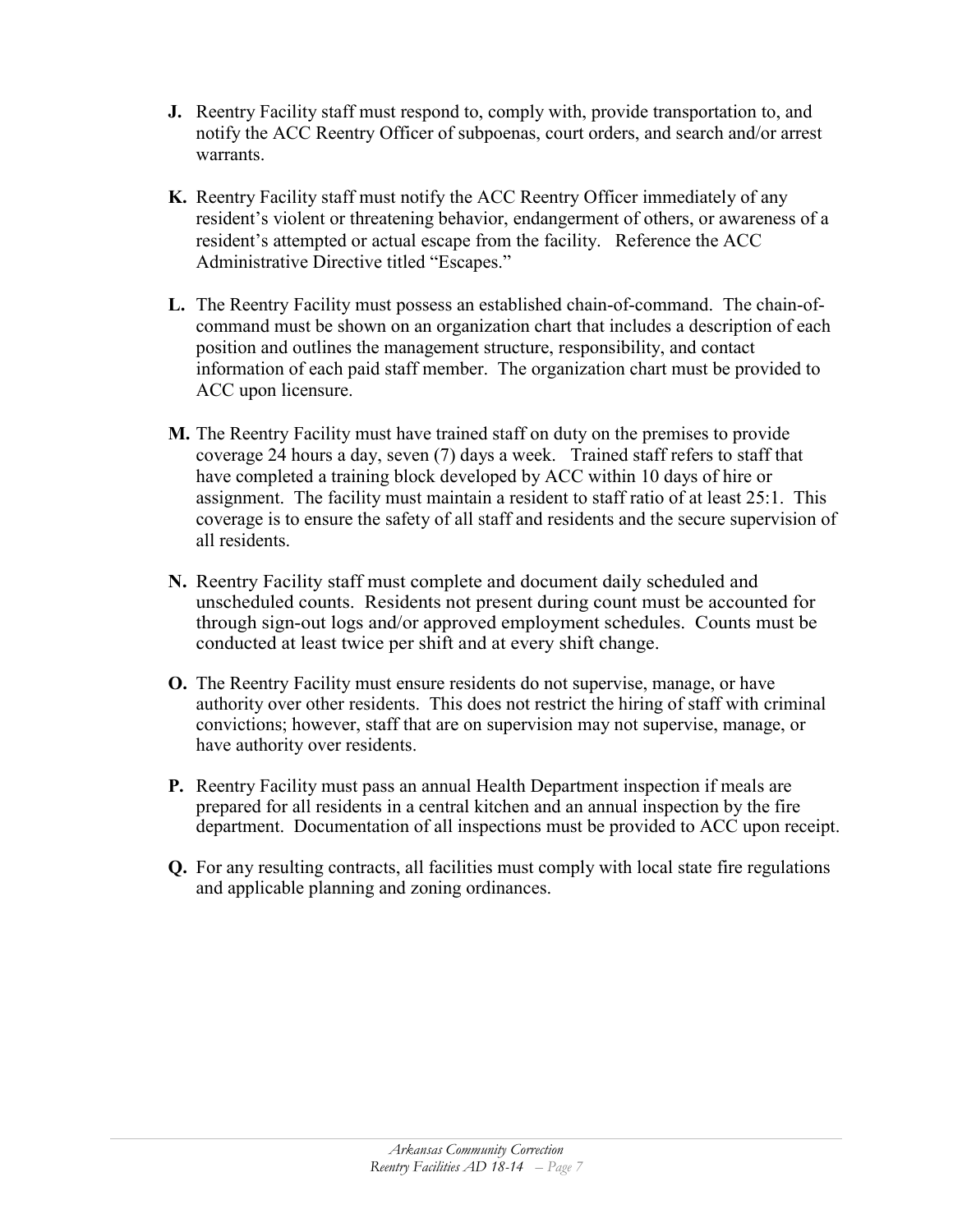## **VII. PROHIBITED STAFF BEHAVIOR.**

Reentry Facility staff must not under any circumstance:

- **A.** Exchange personal gifts or favors with residents, their family, or their friends.
- **B.** Accept any form of bribe or unlawful inducement.
- **C.** Discriminate against any resident on the basis of race, religion, gender, national origin, creed, physical disability, charge/offense, sexual orientation, age.
- **D.** Employ corporal punishment, unnecessary physical force, or physical punishments such as sitting on a brick or standing against the wall for an extended period of time.
- **E.** Subject residents to any form of physical or mental abuse.
- **F.** Withhold information from ACC including threats to the security of the facility, its staff, visitors, or community. This can lead to termination of contract.
- **G.** Engage in unprofessional or sexual relationships with any resident of the Reentry Facility program.
- **H.** Permit residents to leave the Reentry Facility for any reason other than employment, treatment, mentor sessions, or education without prior approval of the reentry officer.
- **I.** Knowingly allow residents to violate any ACC policy or guideline.

## **VIII. FACILITY POLICY AND PROCEDURE.**

- **A.** Reentry Facility must develop and implement written policies and procedures, staff schedules, and security related practices that meet or exceed the requirements of the RFQ, the ACC Reentry Facility Program Schedule, Administrative Directive, and state and federal statutes. ACC has final approval of facility policies and procedures.
	- 1. Facility policies and procedures must be reviewed and updated at least annually and reviewed by ACC upon renewal of the license.
	- 2. A copy of all policy and procedures must be provided to ACC Reentry Division. Updates and changes must be provided to ACC thirty (30) days prior to incorporation.
- **B.** Reentry Facility must have a written policy and procedures manual that includes, but is not limited to, the following policies:
	- 1. Resident Case Management
	- 2. Resident Discipline
	- 3. Resident Passes
	- 4. Resident Grooming
	- 5. Release Processing
	- 6. Escape
	- 7. Zero Tolerance for Sexual Harassment or Abuse (PREA)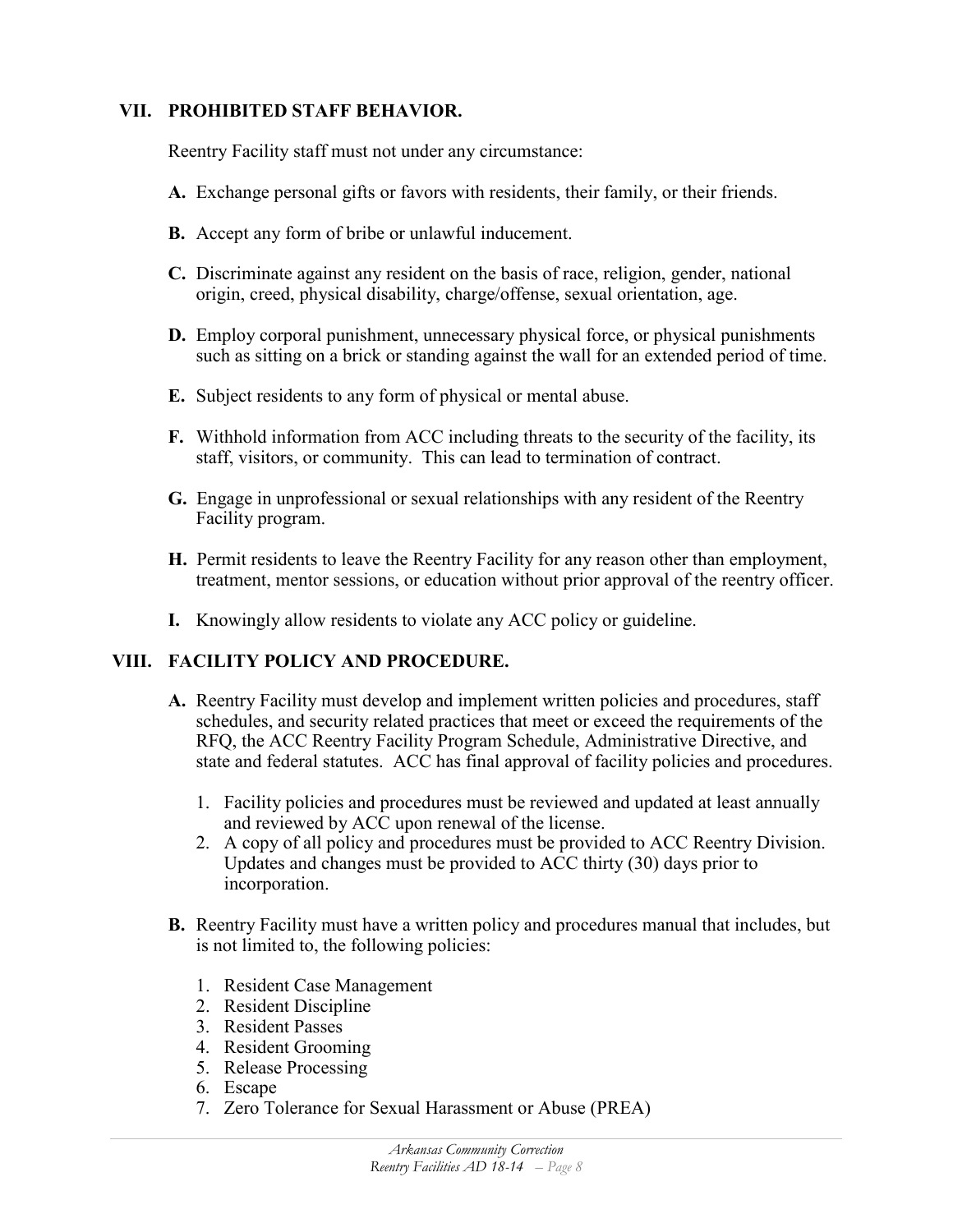- 8. No Smoking or Tobacco Use
- 9. Hostage Situations
- 10. Any other policies pertaining to the operation and oversight of the Reentry Facility deemed necessary
- 11. Medical Emergencies
- 12. Housing Contingency Plan
- 13. Emergency preparedness plan that includes planning sessions at held least quarterly for staff and residents
- 14. Evacuation Plan

# **IX. RESIDENT GRIEVANCE PROCEDURE.**

Residents are encouraged and expected to attempt to solve issues and/or problems through informal procedures, such as verbal communication with staff and other residents, prior to submitting a formal grievance. A formal grievance must follow established procedure and timelines in accordance with Administrative Directive titled "Resident Grievance and Appeal Process."

## **X. HEALTHCARE AND MEDICAL INSURANCE.**

All residents will be screened and submitted for enrollment in health insurance prior to transfer to a Reentry Facility.

# **XI. REENTRY FACILITY INFORMATION.**

- **A. Electronic Monitoring.** All reentry residents must submit to and comply with electronic monitoring. ACC has the right to extend the conditions of electronic monitoring for any resident placement in the Reentry Facility.
- **B. Program failure.** A resident may be removed from the program and returned to ADC for continued failures, acts or threats of violence, a positive drug test, or for any reason that disrupts the security or good order of the facility.
- **C. Security Issues.** In the event of a walk away, potential violence, or other issues of a security nature, the Reentry Facility must immediately call the ACC Reentry Officer who will follow ACC notification and emergency policies and procedures. For issues of active violence, the Reentry Facility should immediately call local law enforcement authorities and then contact the ACC Reentry Officer.
- **D. Offender Movement:** Reentry facility staff must monitor movement of offenders to ensure travel is restricted to authorized areas only. Offenders are restricted from traveling without supervision unless approved by the ACC Reentry Officer. Offenders will be permitted to travel to work, school, and religious services. Travel to outside AA/NA, Celebrate Recovery, etc. will be permitted under facility staff supervision. Facilities may allow residents to utilize local public transportation to and from employment, to be paid for by the Reentry Facility. Residents will not be permitted to travel to retail establishments without prior approval from Reentry Officer.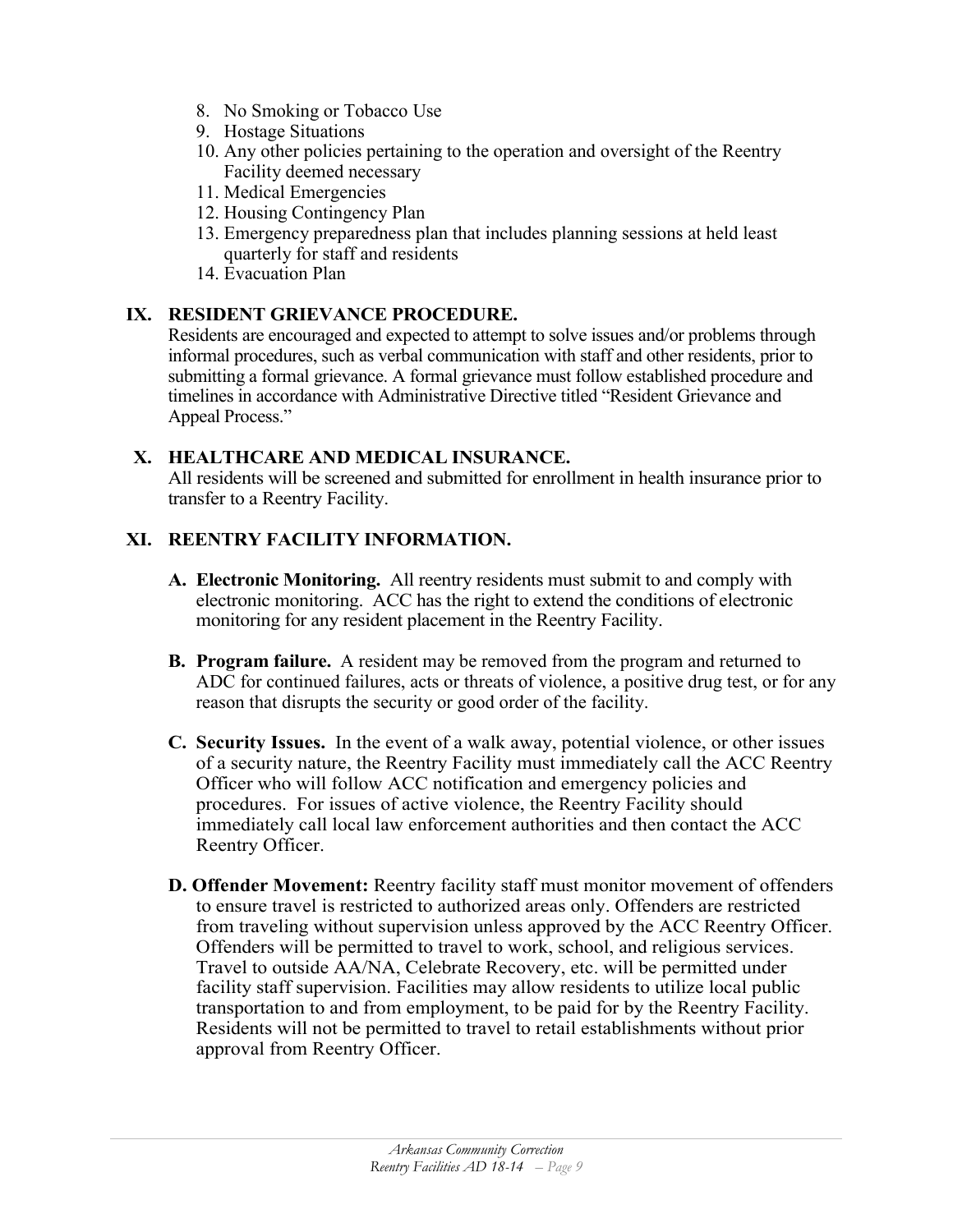- **E. Resident Employment:** Residents are required to maintain full-time employment throughout the reentry program. Should a resident change employment, the Reentry Facility must notify the Reentry Officer within 24hours. The reason for the resident's employment change must be documented in the resident file and provided to the Reentry Officer.
- **F. Failure to Return.** Should a resident not arrive within thirty (30) minutes of a designated return time, the Reentry Facility will immediately notify the Reentry Officer.
- **G**. **Electronic Devices.** Residents will be permitted to use specific electronic devices for the purposes of education, employment, programming and treatment. Under the supervision of Reentry Facility staff, residents may access the internet for these purposes only. Residents will become familiar with the Good Grid and other resources to aid in their programming.
- **H. Injurious Behavior.** Residents are prohibited from engaging in injurious behavior. Marking, rubbing, burning, piercing, scratching, or cutting themselves or the body of another person for the purpose of producing a tattoo, mark, friction burn, brand, or injury or for any other purpose.
- **I. Sexual Misconduct.** Residents must not engage in sexual misconduct. Sexual misconduct includes consensual sex between residents. Sexual misconduct includes kissing, visible displays of affection, love letters to another resident or staff, and other sexually-oriented activity that is generally considered inappropriate in a residential center. Residents are prohibited from having any sexual contact while in the reentry program.
- **J. Staff Background Checks.** The Reentry Facility will notify the ACC Housing Manager of any staff additions with information needed to complete a criminal background check prior to their employment at the Reentry Facility.

## **XII. PERFORMANCE STANDARDS.**

Reentry Facilities must meet or exceed the following performance standards to remain in compliance with the Reentry Facility license.

- **A.** Maintain a 90% employment rate for residents at completion of the six month program.
- **B.** Maintain a 90% stable housing rate for residents at completion of the six month program.
- **C.** Maintain a recidivism rate not less than 20% lower than the statewide recidivism rate.

Failure to meet or exceed these performance standards may result in sanctions placed on the Reentry Facility.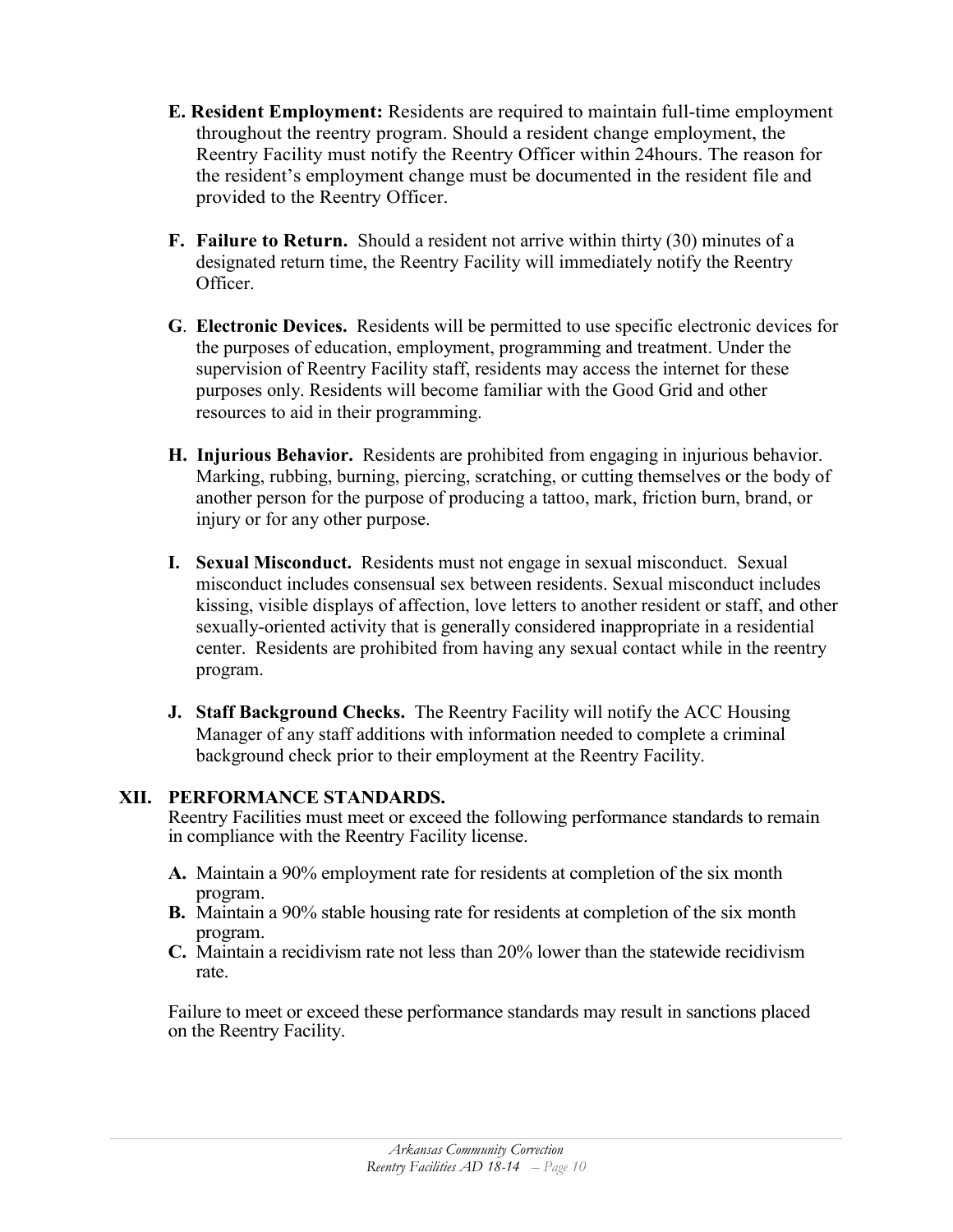## **XIII. COLLABORATION.**

The following is established to gain continuity and coordination in the management of reentry housing and programing for residents:

- **A.** The Reentry Facility must provide the names and numbers of those residents in the facility when requested by an ACC staff member.
- **B.** The ACC Reentry Officer assigned to a facility will investigate and report findings of any complaints, observed or suspected non-compliance with rules, policies, laws and regulations to the Housing Manager and/or Assistant Area Manager of Reentry for possible further referral or action.
- **C.** Facility staff will immediately communicate to the ACC Reentry Officer each positive drug/alcohol test results.
- **D.** Facility staff will respond to and notify the ACC Reentry Officer of such requests as subpoenas, court orders, search and/or arrest warrants.
- **E.** Facility staff will notify the ACC Reentry Officer immediately of any offender's violent or threatening behavior, endangerment of others, and awareness of a walk away from the facility.
- **F.** The ACC Housing Manager and/or Coordinator will arrange onsite visits and inspections (initial and periodic, announced and unannounced), review reports of critical incidents involving or concerning residents, and make objective recommendations.
- **G.** The Reentry Facility will post office staffing hours and will comply with posted staffing hours. There must be a staff member or volunteer present 24 hours per day.

## **XIV. CONTRACT COMPLIANCE.**

The owner/operator/manager of the facility must comply with all requirements/agreements of the RFQ/Contract as stated in the agreement as well as all requirements of this AD.

#### **XV. ATTACHMENTS/FORMS.**

AD 18-14 Form 1 Minimum Requirements Checklist AD 18-14 Form 2 Stage 1 Application AD 18-14 Form 3 Stage 2 Application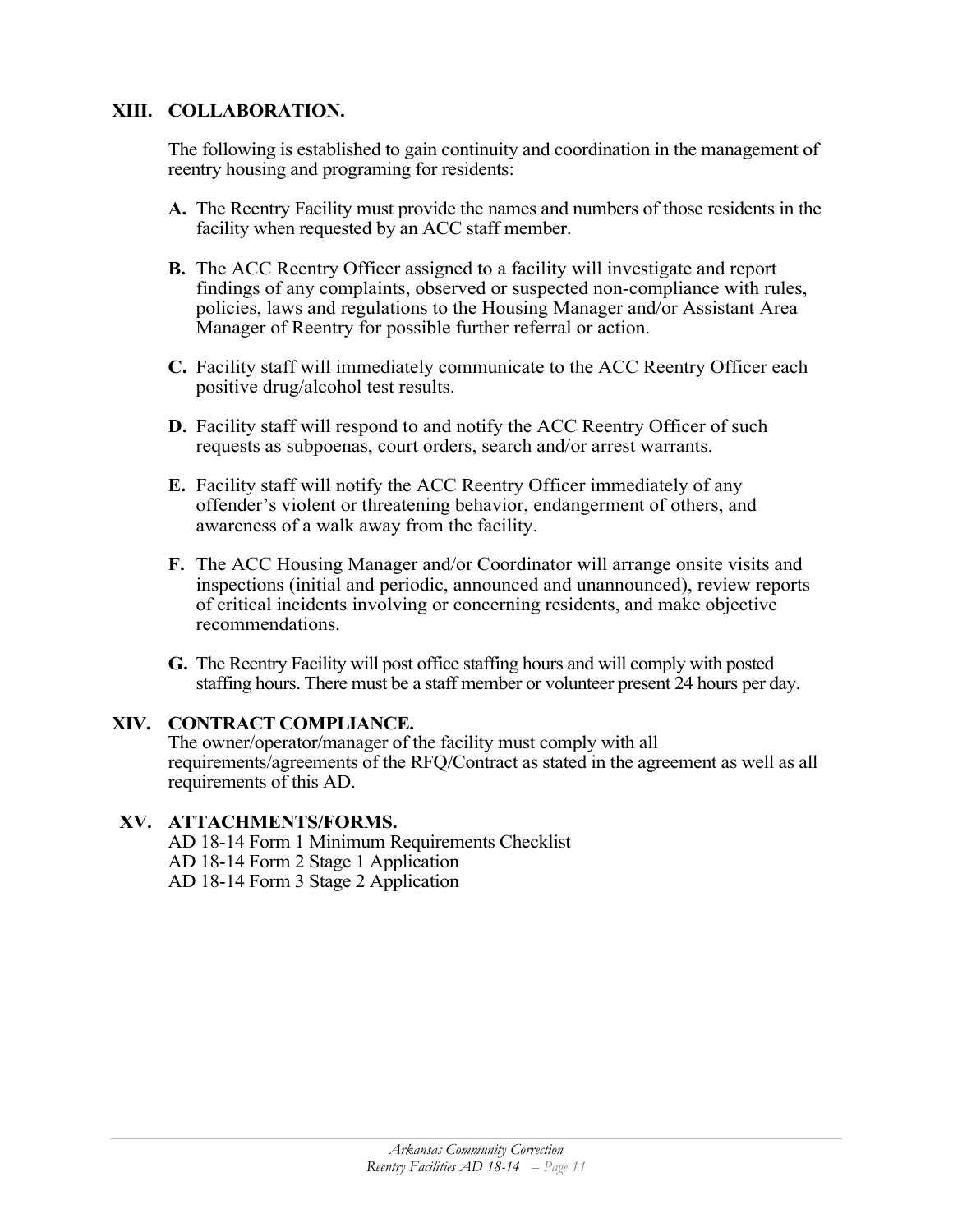#### **Arkansas Community Correction Reentry Facility Minimum Requirements Checklist**

#### **Facility Name: Date:**

During initial license inspections, annual renewal inspections, and unannounced visits by ACC staff, the following Minimum Requirement Checklist will be used. The inspections will not be limited to these items.

|                | Copies of license or inspection by/from:                                                                                                                                                                                                                                                                                                                       | Inspector's<br><b>Initials</b>                                                    |  |  |
|----------------|----------------------------------------------------------------------------------------------------------------------------------------------------------------------------------------------------------------------------------------------------------------------------------------------------------------------------------------------------------------|-----------------------------------------------------------------------------------|--|--|
| 1.             | Fire / Safety Inspection                                                                                                                                                                                                                                                                                                                                       | Annually                                                                          |  |  |
| 2.             | Health Department/Food Service                                                                                                                                                                                                                                                                                                                                 | Annually                                                                          |  |  |
| 3 <sub>1</sub> | <b>Business License</b>                                                                                                                                                                                                                                                                                                                                        | Initial License or after remodel / repair                                         |  |  |
| 4.             | Plumbing Code                                                                                                                                                                                                                                                                                                                                                  | Initial License or after remodel / repair                                         |  |  |
| 5.             | <b>Electrical Code</b>                                                                                                                                                                                                                                                                                                                                         | Initial License or after remodel / repair                                         |  |  |
| 6.             | Zoning Approval, Public Hearing, or Special Use Permit. Note: for new<br>construction, new location, a public hearing must be held that meets the<br>requirements of Arkansas Law section $12-25-101(a)(2)$ .                                                                                                                                                  |                                                                                   |  |  |
| 7.             | Copy of transportation vehicles insurance.                                                                                                                                                                                                                                                                                                                     |                                                                                   |  |  |
| 8.             | Copy of facility property and liability insurance                                                                                                                                                                                                                                                                                                              |                                                                                   |  |  |
| 9 <sub>1</sub> | List of all staff and volunteers for background check (owner/operator must<br>obtain / maintain consent to release information from staff and volunteers)<br>Note: No person currently on parole may supervise another offender, no person<br>with a propensity for violence may serve as staff member, and no person under<br>21 may serve as a staff member. |                                                                                   |  |  |
|                | 10. Copies of facility disaster plans, evacuation plans, and contingency plans for<br>operations if the facility must be abandoned. Contingency must be ample<br>size.                                                                                                                                                                                         |                                                                                   |  |  |
|                | resident escapes / walks away from the facility.                                                                                                                                                                                                                                                                                                               | 11. Copy of policy stating notification of Reentry Officer and procedures when a  |  |  |
|                |                                                                                                                                                                                                                                                                                                                                                                | 12. Copy of facility Policy and Procedure Manual that is unique to this facility  |  |  |
|                | consequences for violations.                                                                                                                                                                                                                                                                                                                                   | 13. Copy of facility resident orientation materials including facility rules, and |  |  |
|                | 14. Copy of programming curriculum.                                                                                                                                                                                                                                                                                                                            |                                                                                   |  |  |
|                | 15. Admission and discharge policies and procedures                                                                                                                                                                                                                                                                                                            |                                                                                   |  |  |
|                | 16. Proof that the facility is pursuing PREA compliance.                                                                                                                                                                                                                                                                                                       |                                                                                   |  |  |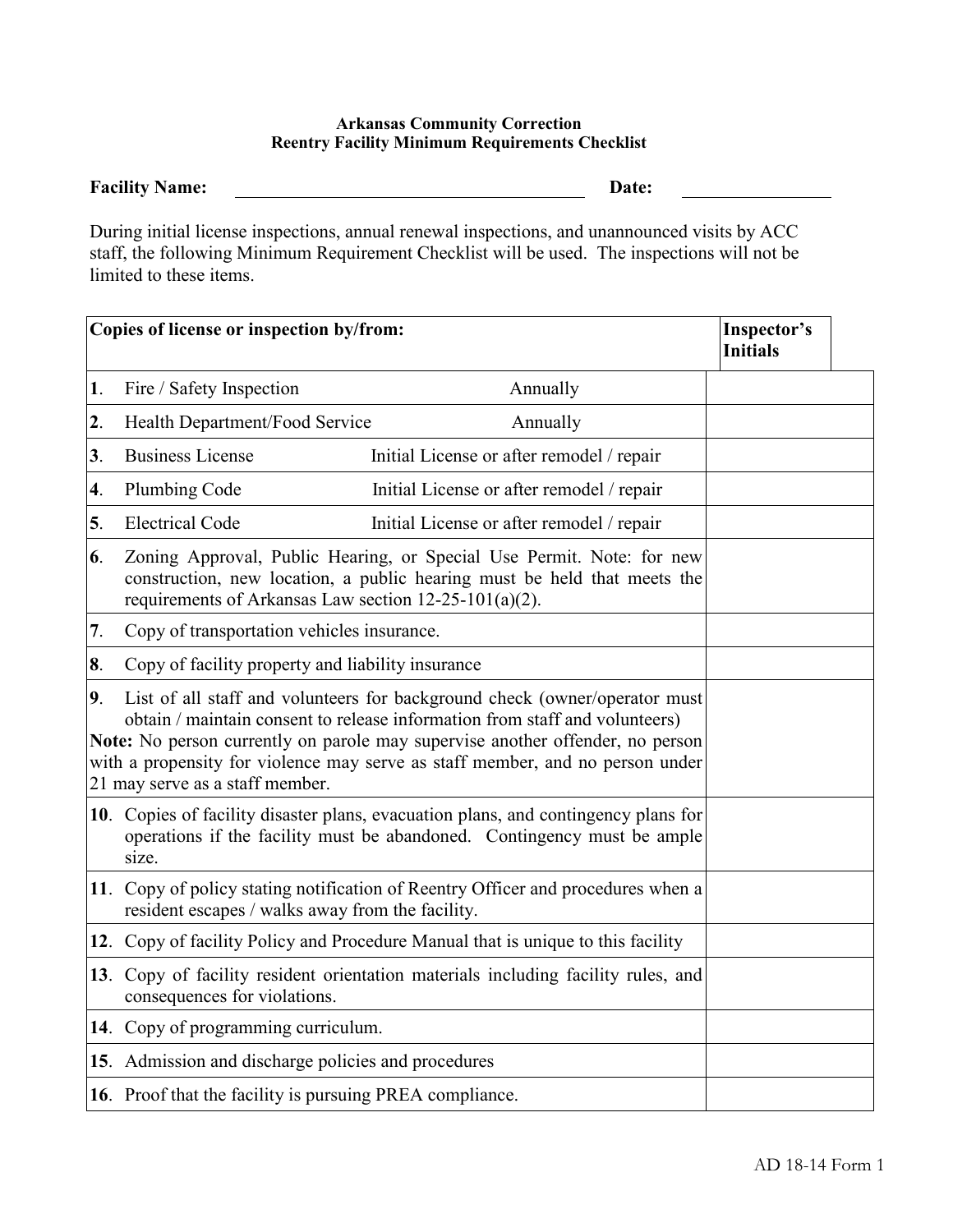|     | 17. Is the facility ADA compliant?                                                                                                                                                         |  |
|-----|--------------------------------------------------------------------------------------------------------------------------------------------------------------------------------------------|--|
|     | 18. Are resident records confidential, uniform in format and content, and<br>properly secured?                                                                                             |  |
|     | 19. Copy of policy that passes / furloughs for offenders are approved by the<br>Reentry Officer.                                                                                           |  |
|     | <b>20.</b> Copy of staff listing and staffing hours.                                                                                                                                       |  |
|     | 21. Inspection team proof of adequate space in sleeping rooms for the number of<br>occupants (minimum 50 square feet per intended occupant)                                                |  |
|     | 22. Inspection team proof of individual storage space for offenders clothing and<br>personal items                                                                                         |  |
|     | 23. Inspection team proof of minimum ratio of bathrooms (meaning sink, toilet,<br>shower) to offenders $(1 to 8)$                                                                          |  |
|     | <b>24.</b> Adequate laundry facilities at the Reentry Housing Facility                                                                                                                     |  |
|     | 25. Inspection team proof of signs posted at all entrances banning weapons<br>except for law enforcement officials/officers                                                                |  |
|     | 26. Inspection team proof of facility being equipped with First Aid Kit, fire<br>alarms and that fire suppression equipment continues to comply with annual<br>Fire Inspection             |  |
|     | 27. Proof of vendors contacts for employment.                                                                                                                                              |  |
|     | 28. Dining room with tables and chairs.                                                                                                                                                    |  |
|     | 29. Adequate Kitchen facilities.                                                                                                                                                           |  |
|     | <b>30.</b> Facilities for programs.                                                                                                                                                        |  |
|     | 31. Facilities for break room / day room.                                                                                                                                                  |  |
|     | 32. Smoke alarms in Kitchen and all sleeping areas.                                                                                                                                        |  |
|     | 33. Bulletin board prominently displaying in the facility with postings of rules,<br>fire evacuation plans, emergency protocols, PREA information, emergency<br>staff contact information. |  |
|     | 34. Copy of facility policy concerning equal opportunity for employees.                                                                                                                    |  |
| 35. | Copy of facility policy concerning equal opportunity for residents.                                                                                                                        |  |
|     | 36. Copy of certification with that facility does not employ illegal aliens.                                                                                                               |  |
|     | 37. Inspection Team proof that all medication is behind double locks.                                                                                                                      |  |
|     | 38. Inspection Team proof of facility designee to accept medications.                                                                                                                      |  |
|     | 39. Check or Money Order attached to application.                                                                                                                                          |  |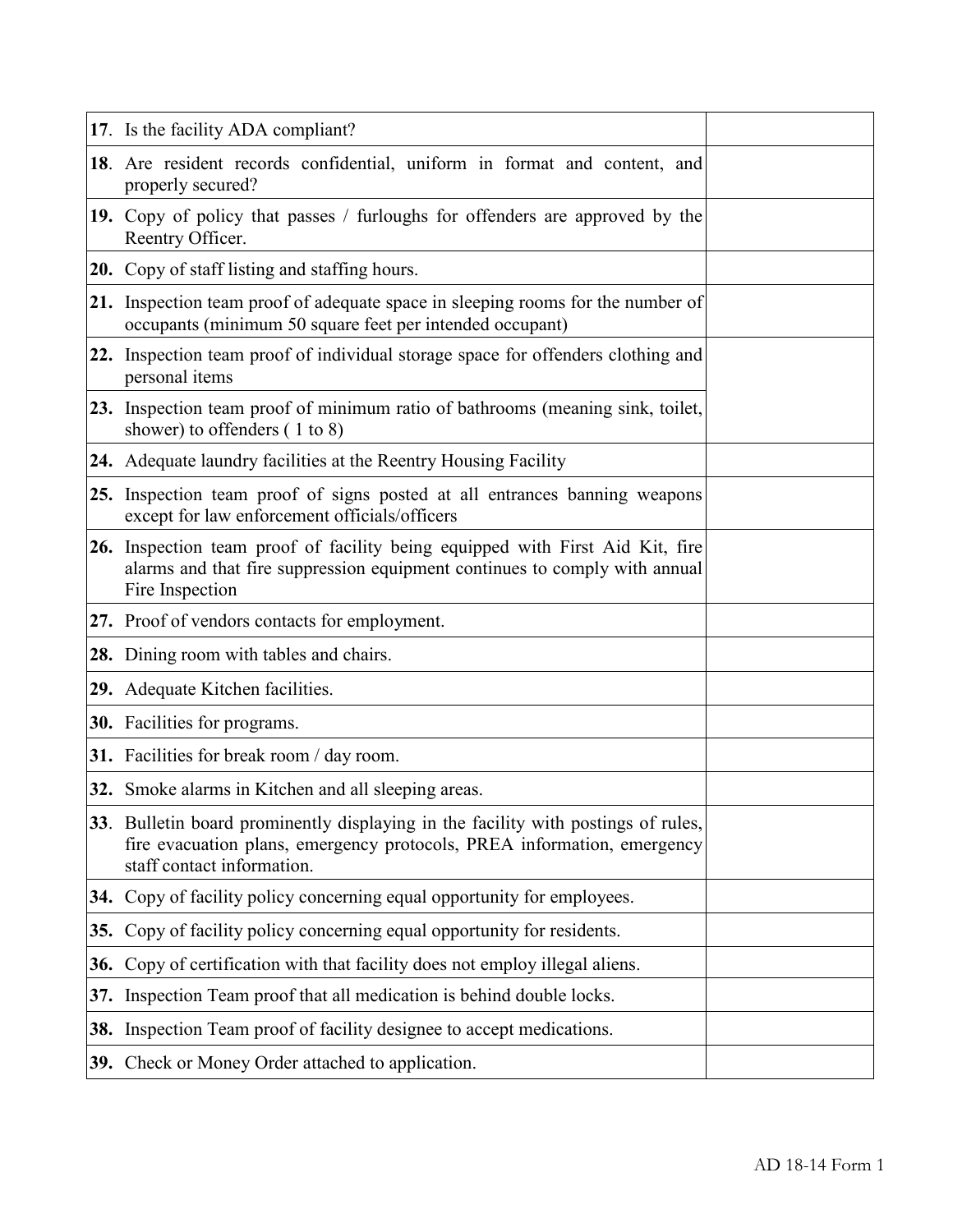| <b>REENTRY FACILITY LICENSE APPLICATION</b>                                                                                                                                                                                        | <b>Arkansas Community Correction</b><br><b>STAGE 1</b>                                                                 |                                                              |                                                   |
|------------------------------------------------------------------------------------------------------------------------------------------------------------------------------------------------------------------------------------|------------------------------------------------------------------------------------------------------------------------|--------------------------------------------------------------|---------------------------------------------------|
| SEND COMPLETED APPLICATION TO REENTRY HOUSING COORDINATOR:                                                                                                                                                                         | JARROD.SELF@ARKANSAS.GOV<br>OR FAX TO ACC REENTRY TEAM AT (501) 683-6665                                               |                                                              |                                                   |
| <b>Application Date:</b>                                                                                                                                                                                                           |                                                                                                                        |                                                              |                                                   |
| Facility Name:                                                                                                                                                                                                                     | <u> 1980 - Johann Barn, mars ann an t-Amhainn an t-Amhainn an t-Amhainn an t-Amhainn an t-Amhainn an t-Amhainn an </u> |                                                              |                                                   |
| Address:                                                                                                                                                                                                                           |                                                                                                                        |                                                              |                                                   |
| Street                                                                                                                                                                                                                             | City                                                                                                                   | State                                                        | $\overline{Zip}$                                  |
| Owner/Operator<br>Name(Type or Print)                                                                                                                                                                                              |                                                                                                                        |                                                              | County of Facility                                |
| Telephone Number                                                                                                                                                                                                                   | <u> 1980 - Johann Barbara, martin d</u>                                                                                | Cell#                                                        |                                                   |
|                                                                                                                                                                                                                                    |                                                                                                                        |                                                              |                                                   |
|                                                                                                                                                                                                                                    | <b>ACC Staff Comments Only Below This Line</b>                                                                         |                                                              |                                                   |
| Proof of person, group, or organization capable of operating a Reentry Facility.<br>$\mathbf{1}$<br> Yes<br>$\vert$ No<br>Comments:<br>Proof of a financial plan capable of sustaining an ongoing Reentry Facility operation.<br>2 |                                                                                                                        |                                                              |                                                   |
| $\Box$ No<br>  Yes<br>Comments:                                                                                                                                                                                                    |                                                                                                                        |                                                              |                                                   |
| 3<br>If the applicant is a current or former vendor for the State of Arkansas, proof of having been<br>a viable operation without corrective action taken against them.                                                            |                                                                                                                        |                                                              |                                                   |
| Yes<br>$\vert$   No<br>Comments:                                                                                                                                                                                                   |                                                                                                                        | <u> 1989 - Johann Barbara, martxa eta idazlea (h. 1989).</u> |                                                   |
| Proposed number of beds:                                                                                                                                                                                                           |                                                                                                                        | Male                                                         | Female                                            |
| <b>ACC Staff:</b>                                                                                                                                                                                                                  |                                                                                                                        | Date:                                                        |                                                   |
| Stage 1 License: Approved                                                                                                                                                                                                          | Denied                                                                                                                 |                                                              | <b>ACC</b> Assistant Director of Reentry/Designee |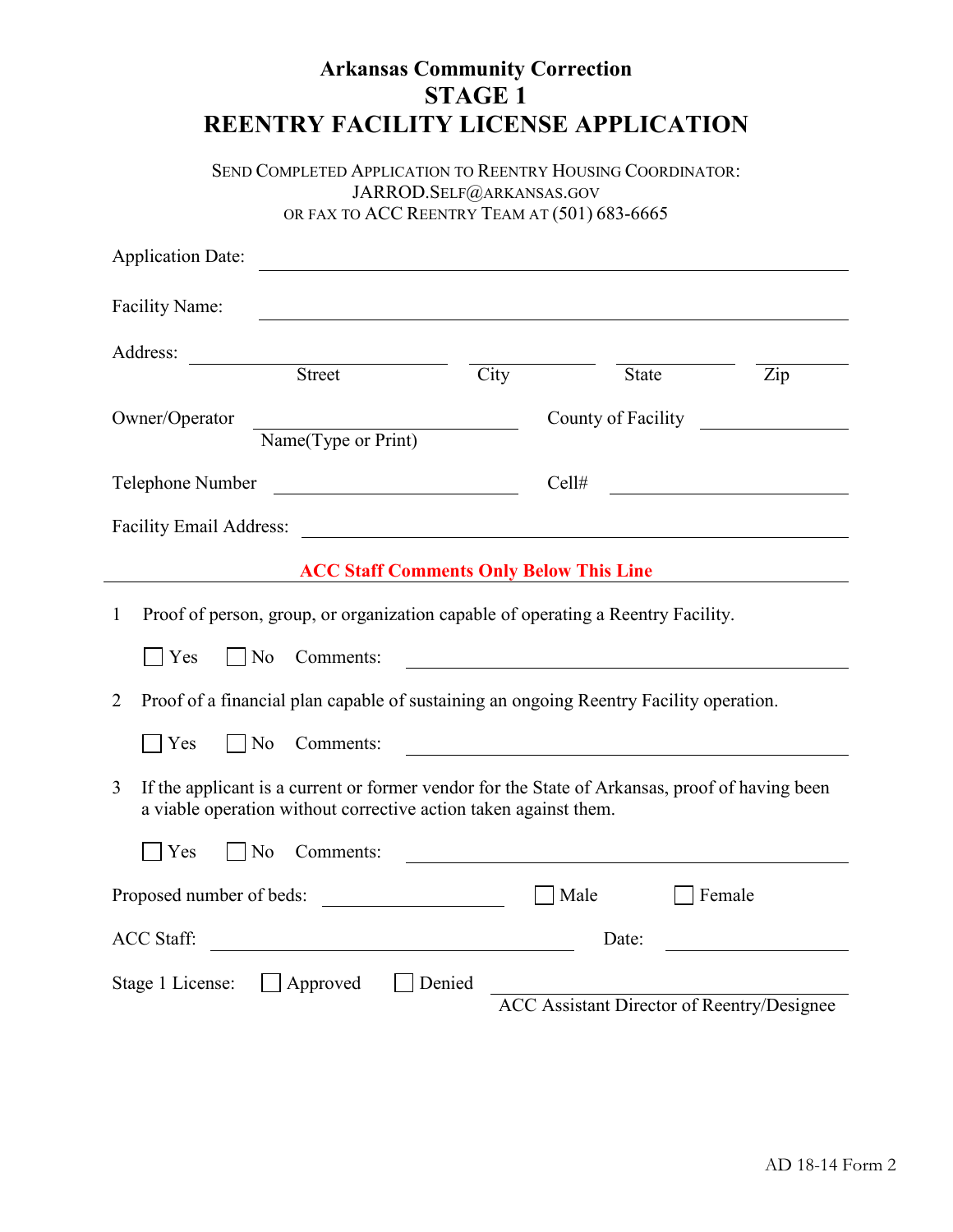| <b>Arkansas Community Correction</b> |  |  |  |  |  |  |
|--------------------------------------|--|--|--|--|--|--|
| STAGE 2                              |  |  |  |  |  |  |
| REENTRY FACILITY LICENSE APPLICATION |  |  |  |  |  |  |

| Check one:                                                                                     | New Application  |            | Renewal                                            |                               | <b>Application Date:</b> |        |                |
|------------------------------------------------------------------------------------------------|------------------|------------|----------------------------------------------------|-------------------------------|--------------------------|--------|----------------|
| Facility Name:                                                                                 |                  |            |                                                    |                               |                          |        |                |
| Address:                                                                                       |                  |            |                                                    |                               |                          |        |                |
|                                                                                                | <b>Street</b>    |            |                                                    | City                          | <b>State</b>             |        | Zip            |
| Owner/Operator:                                                                                |                  |            |                                                    | Name(Type or Print)           | County of Facility:      |        |                |
| Telephone:                                                                                     |                  |            |                                                    | Cell#                         |                          |        |                |
| Facility Email Address:                                                                        |                  |            |                                                    |                               |                          |        |                |
| Housing Capacity:                                                                              |                  | # of Males |                                                    |                               | # of Females             |        |                |
| Is the facility accessible to individuals with physical disabilities?<br>Yes<br>N <sub>o</sub> |                  |            |                                                    |                               |                          |        |                |
| Meals Served:                                                                                  | <b>Breakfast</b> |            |                                                    | Lunch                         |                          | Dinner |                |
| <b>Programs Provided</b>                                                                       |                  | Yes        | N <sub>0</sub>                                     | <b>Services Provided</b>      |                          | Yes    | N <sub>o</sub> |
| <b>Employment Skills</b>                                                                       |                  |            |                                                    | <b>Employment Assistance</b>  |                          |        |                |
| <b>Job Placement</b>                                                                           |                  |            |                                                    | <b>Mental Health Services</b> |                          |        |                |
| <b>Reentry Planning</b>                                                                        |                  |            | Public Transportation                              |                               |                          |        |                |
| <b>Criminal Thinking</b>                                                                       |                  |            |                                                    | Private Transportation        |                          |        |                |
| Family Reunification<br>Pro-Social Support                                                     |                  |            | <b>Resident Parking</b><br><b>Laundry Services</b> |                               |                          |        |                |
| Education                                                                                      |                  |            |                                                    |                               |                          |        |                |
| <b>Substance Abuse Treatment</b>                                                               |                  |            |                                                    |                               |                          |        |                |
| <b>Housing Planning</b>                                                                        |                  |            |                                                    |                               |                          |        |                |
| Other Programs:                                                                                |                  |            |                                                    |                               |                          |        |                |
|                                                                                                |                  |            |                                                    |                               |                          |        |                |